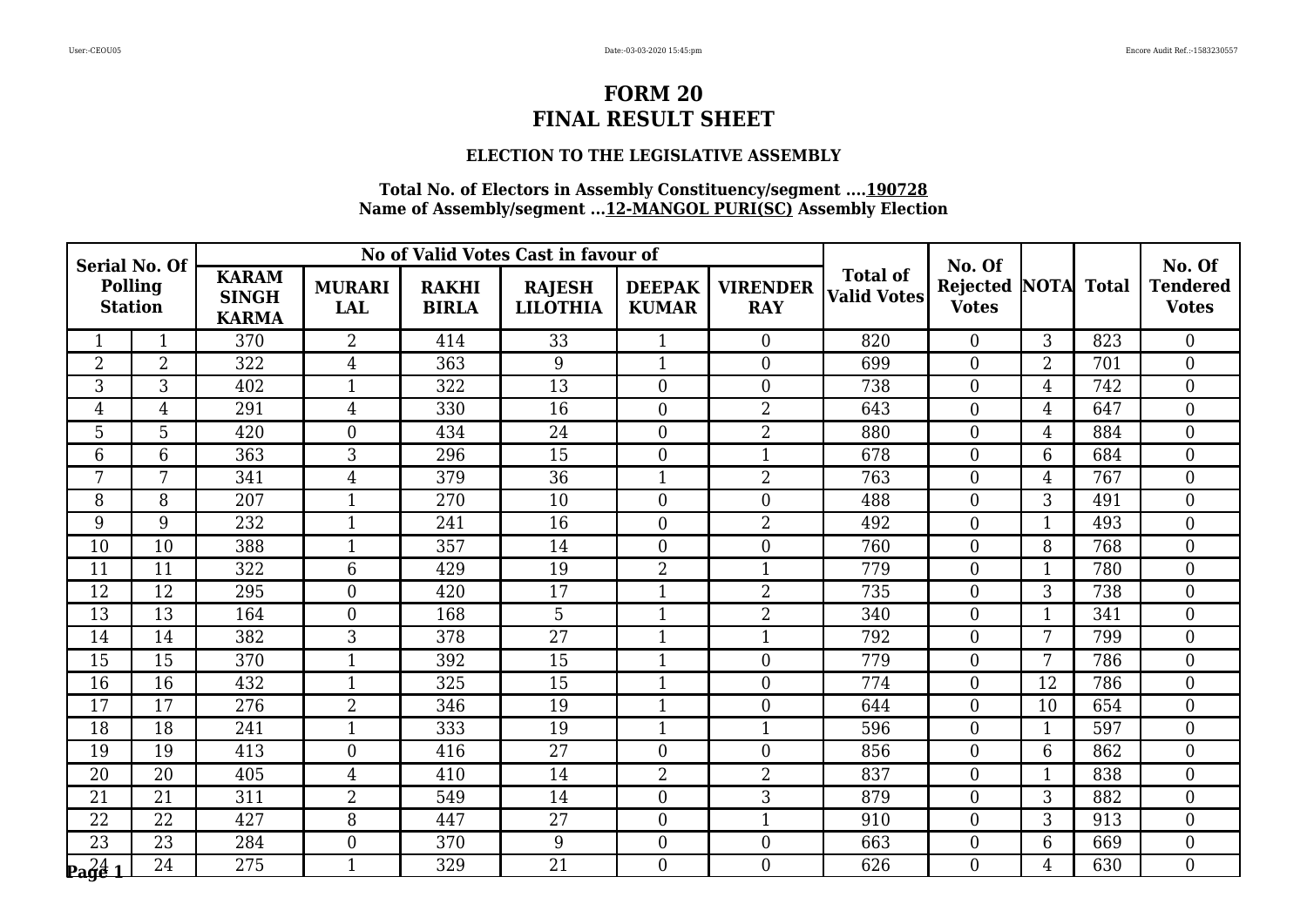### **ELECTION TO THE LEGISLATIVE ASSEMBLY**

| <b>Serial No. Of</b>             |                 |                                              |                             |                              | No of Valid Votes Cast in favour of |                               |                               |                                       | No. Of                          |                |              | No. Of                          |
|----------------------------------|-----------------|----------------------------------------------|-----------------------------|------------------------------|-------------------------------------|-------------------------------|-------------------------------|---------------------------------------|---------------------------------|----------------|--------------|---------------------------------|
| <b>Polling</b><br><b>Station</b> |                 | <b>KARAM</b><br><b>SINGH</b><br><b>KARMA</b> | <b>MURARI</b><br><b>LAL</b> | <b>RAKHI</b><br><b>BIRLA</b> | <b>RAJESH</b><br><b>LILOTHIA</b>    | <b>DEEPAK</b><br><b>KUMAR</b> | <b>VIRENDER</b><br><b>RAY</b> | <b>Total of</b><br><b>Valid Votes</b> | <b>Rejected</b><br><b>Votes</b> | <b>NOTA</b>    | <b>Total</b> | <b>Tendered</b><br><b>Votes</b> |
| 25                               | 25              | 385                                          | $\overline{2}$              | 392                          | 11                                  | $\mathbf{1}$                  | $\overline{0}$                | 791                                   | $\Omega$                        | 6              | 797          | $\theta$                        |
| 26                               | 26              | 340                                          | 1                           | 330                          | 16                                  | 1                             | $\boldsymbol{0}$              | 688                                   | $\mathbf{0}$                    | 6              | 694          | $\boldsymbol{0}$                |
| 27                               | $\overline{27}$ | 359                                          | $\overline{2}$              | 394                          | $\overline{17}$                     | $\mathbf{1}$                  | $\overline{2}$                | 775                                   | $\boldsymbol{0}$                | 3              | 778          | $\boldsymbol{0}$                |
| 28                               | 28              | 398                                          | $\overline{2}$              | 447                          | 21                                  | $\boldsymbol{0}$              | $\boldsymbol{0}$              | 868                                   | $\Omega$                        | 5              | 873          | $\boldsymbol{0}$                |
| 29                               | 29              | $\overline{274}$                             | $\overline{2}$              | 389                          | $\overline{16}$                     | 1                             | $\mathbf{1}$                  | 683                                   | $\overline{0}$                  | $\mathbf{1}$   | 684          | $\overline{0}$                  |
| 30                               | 30              | 231                                          | $\overline{2}$              | 266                          | 12                                  | $\mathbf{1}$                  | $\mathbf{1}$                  | 513                                   | $\overline{0}$                  | 5              | 518          | $\overline{0}$                  |
| 31                               | 31              | 292                                          | $\overline{2}$              | 439                          | 16                                  | $\overline{0}$                | $\overline{2}$                | 751                                   | $\Omega$                        | $\overline{4}$ | 755          | $\boldsymbol{0}$                |
| 32                               | 32              | 368                                          | 5                           | 416                          | 14                                  | $\overline{0}$                | $\overline{2}$                | 805                                   | $\overline{0}$                  | $\overline{2}$ | 807          | $\boldsymbol{0}$                |
| 33                               | 33              | 226                                          | $\overline{2}$              | 219                          | $\overline{27}$                     | $\overline{0}$                | $\boldsymbol{0}$              | 474                                   | $\mathbf{0}$                    | 3              | 477          | $\boldsymbol{0}$                |
| 34                               | 34              | 332                                          | $\overline{4}$              | 300                          | $\overline{12}$                     | $\mathbf{1}$                  | $\overline{0}$                | 649                                   | $\theta$                        | 5              | 654          | $\overline{0}$                  |
| 35                               | 35              | 252                                          | $\overline{0}$              | 152                          | 14                                  | $\overline{0}$                | $\mathbf{0}$                  | 418                                   | $\Omega$                        | 8              | 426          | $\overline{0}$                  |
| 36                               | 36              | 93                                           | 5                           | 486                          | 30                                  | 6                             | 5                             | 625                                   | $\overline{0}$                  | 3              | 628          | $\boldsymbol{0}$                |
| 37                               | 37              | 78                                           | 6                           | 369                          | 46                                  | 4                             | $\overline{2}$                | 505                                   | $\overline{0}$                  | 3              | 508          | $\boldsymbol{0}$                |
| 38                               | 38              | 91                                           | 3                           | 458                          | 31                                  | $\overline{2}$                | 6                             | 591                                   | $\overline{0}$                  | $\overline{2}$ | 593          | $\boldsymbol{0}$                |
| 39                               | 39              | $\overline{353}$                             | 5                           | 420                          | 18                                  | $\mathbf{1}$                  | $\mathbf{1}$                  | 798                                   | $\overline{0}$                  | 5              | 803          | $\overline{0}$                  |
| 40                               | 40              | 290                                          | $\overline{0}$              | 371                          | 12                                  | $\mathbf{1}$                  | $\boldsymbol{0}$              | 674                                   | $\overline{0}$                  | 7              | 681          | $\boldsymbol{0}$                |
| 41                               | 41              | 189                                          | $\boldsymbol{0}$            | 253                          | 12                                  | $\boldsymbol{0}$              | $\boldsymbol{0}$              | 454                                   | $\overline{0}$                  | 6              | 460          | $\boldsymbol{0}$                |
| $\overline{42}$                  | $\overline{42}$ | 172                                          | $\overline{0}$              | 260                          | $\overline{15}$                     | $\overline{2}$                | $\overline{0}$                | 449                                   | $\theta$                        | $\overline{0}$ | 449          | $\overline{0}$                  |
| 43                               | 43              | 338                                          | $\overline{0}$              | 425                          | 21                                  | $\overline{2}$                | $\overline{0}$                | 786                                   | $\Omega$                        | 3              | 789          | $\boldsymbol{0}$                |
| 44                               | 44              | 216                                          | $\overline{2}$              | 308                          | 32                                  | $\mathbf{1}$                  | $\mathbf{1}$                  | 560                                   | $\mathbf{0}$                    | 3              | 563          | $\boldsymbol{0}$                |
| 45                               | 45              | 377                                          | 3                           | 358                          | 10                                  | $\overline{0}$                | $\overline{0}$                | 748                                   | $\Omega$                        | 3              | 751          | $\overline{0}$                  |
| 46                               | 46              | 377                                          | $\boldsymbol{0}$            | 345                          | 10                                  | $\overline{0}$                | $\mathbf{1}$                  | 733                                   | $\theta$                        | 1              | 734          | $\boldsymbol{0}$                |
| 47                               | 47              | 299                                          | 8                           | 339                          | 17                                  | $\overline{2}$                | $\mathbf{1}$                  | 666                                   | $\mathbf{0}$                    | 3              | 669          | $\overline{0}$                  |
| $\frac{48}{2}$                   | 48              | 207                                          | $\mathbf{1}$                | 347                          | 17                                  | $\overline{0}$                | $\mathbf{1}$                  | 573                                   | $\Omega$                        | 3              | 576          | $\overline{0}$                  |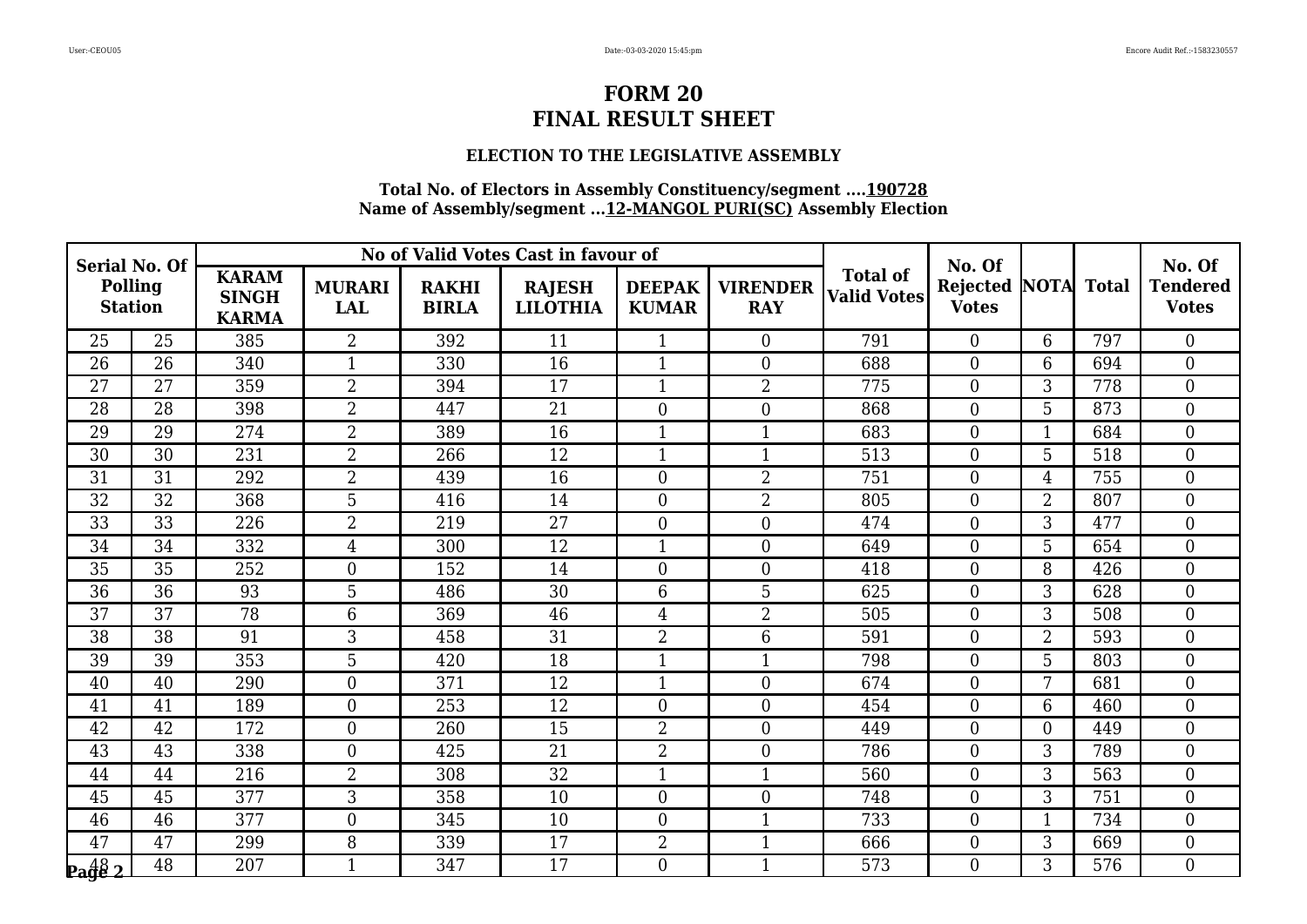## **ELECTION TO THE LEGISLATIVE ASSEMBLY**

| <b>Serial No. Of</b>             |                 |                                              |                      |                              | No of Valid Votes Cast in favour of |                               |                               |                                       | No. Of                          |                |              | No. Of                          |
|----------------------------------|-----------------|----------------------------------------------|----------------------|------------------------------|-------------------------------------|-------------------------------|-------------------------------|---------------------------------------|---------------------------------|----------------|--------------|---------------------------------|
| <b>Polling</b><br><b>Station</b> |                 | <b>KARAM</b><br><b>SINGH</b><br><b>KARMA</b> | <b>MURARI</b><br>LAL | <b>RAKHI</b><br><b>BIRLA</b> | <b>RAJESH</b><br><b>LILOTHIA</b>    | <b>DEEPAK</b><br><b>KUMAR</b> | <b>VIRENDER</b><br><b>RAY</b> | <b>Total of</b><br><b>Valid Votes</b> | <b>Rejected</b><br><b>Votes</b> | <b>NOTA</b>    | <b>Total</b> | <b>Tendered</b><br><b>Votes</b> |
| 49                               | 49              | 326                                          | $\mathbf{1}$         | 364                          | 23                                  | $\mathbf{1}$                  | $\mathbf{1}$                  | 716                                   | $\theta$                        | 6              | 722          | $\Omega$                        |
| 50                               | 50              | 200                                          | $\overline{2}$       | 218                          | 25                                  | $\mathbf 1$                   | $\mathbf{0}$                  | 446                                   | $\boldsymbol{0}$                | 2              | 448          | $\boldsymbol{0}$                |
| 51                               | 51              | $\overline{225}$                             | $\overline{2}$       | 178                          | 18                                  | $\mathbf 1$                   | $\mathbf{1}$                  | 425                                   | $\boldsymbol{0}$                | 3              | 428          | $\mathbf{0}$                    |
| 52                               | 52              | 354                                          | $\mathbf{1}$         | 252                          | 25                                  | $\mathbf{1}$                  | $\mathbf{1}$                  | 634                                   | $\overline{0}$                  | 3              | 637          | $\overline{0}$                  |
| 53                               | 53              | 436                                          | $\mathbf{1}$         | 342                          | $\overline{21}$                     | $\overline{0}$                | $\mathbf{1}$                  | 801                                   | $\overline{0}$                  | $6\phantom{1}$ | 807          | $\overline{0}$                  |
| 54                               | 54              | 288                                          | $\mathbf{1}$         | 369                          | $\overline{31}$                     | $\overline{0}$                | 3                             | 692                                   | $\mathbf{0}$                    | $\overline{2}$ | 694          | $\mathbf{0}$                    |
| 55                               | 55              | 338                                          | 3                    | 282                          | 12                                  | $\mathbf{1}$                  | $\overline{4}$                | 640                                   | $\theta$                        | 4              | 644          | $\overline{0}$                  |
| 56                               | 56              | 403                                          | $\boldsymbol{0}$     | 261                          | 16                                  | $\overline{0}$                | $\boldsymbol{0}$              | 680                                   | $\boldsymbol{0}$                | 5              | 685          | $\boldsymbol{0}$                |
| 57                               | 57              | 419                                          | 5                    | 217                          | 11                                  | $\mathbf{1}$                  | $\boldsymbol{0}$              | 653                                   | $\mathbf{0}$                    | $\overline{2}$ | 655          | $\mathbf{1}$                    |
| 58                               | 58              | 336                                          | 12                   | 319                          | 24                                  | $\mathbf{1}$                  | $\mathbf{1}$                  | 693                                   | $\theta$                        | $\overline{2}$ | 695          | $\overline{0}$                  |
| 59                               | 59              | 226                                          | $\mathbf{1}$         | 236                          | 11                                  | $\Omega$                      | $\boldsymbol{0}$              | 474                                   | $\overline{0}$                  | 1              | 475          | $\overline{0}$                  |
| 60                               | 60              | 89                                           | $\overline{2}$       | 334                          | 34                                  | 3                             | $\boldsymbol{0}$              | 462                                   | $\mathbf{0}$                    | $\mathbf{1}$   | 463          | $\boldsymbol{0}$                |
| 61                               | 61              | 84                                           | $\overline{2}$       | 347                          | 32                                  | 6                             | 3                             | 474                                   | $\boldsymbol{0}$                | 5              | 479          | $\boldsymbol{0}$                |
| 62                               | 62              | 212                                          | 5                    | 443                          | 27                                  | 5                             | $\mathbf{1}$                  | 693                                   | $\overline{0}$                  | $\overline{4}$ | 697          | $\overline{0}$                  |
| 63                               | 63              | 249                                          | $\overline{4}$       | 605                          | 27                                  | $\overline{0}$                | $\mathbf{1}$                  | 886                                   | $\overline{0}$                  | $\mathbf{1}$   | 887          | $\overline{0}$                  |
| 64                               | 64              | 270                                          | 27                   | 521                          | 54                                  | $\overline{4}$                | $\boldsymbol{0}$              | 876                                   | $\boldsymbol{0}$                | 7              | 883          | $\boldsymbol{0}$                |
| 65                               | 65              | 234                                          | 16                   | 522                          | 32                                  | 4                             | $\boldsymbol{0}$              | 808                                   | $\mathbf{0}$                    | $\overline{0}$ | 808          | $\overline{0}$                  |
| 66                               | 66              | 192                                          | 9                    | 608                          | 11                                  | 5                             | $\mathbf{1}$                  | 826                                   | $\overline{0}$                  | 3              | 829          | $\overline{0}$                  |
| 67                               | 67              | 166                                          | $\overline{0}$       | 175                          | 53                                  | $\mathbf{1}$                  | 8                             | 403                                   | $\overline{0}$                  | $\overline{0}$ | 403          | $\overline{0}$                  |
| 68                               | 68              | 201                                          | 8                    | 525                          | 45                                  | 4                             | $\overline{2}$                | 785                                   | $\mathbf{0}$                    | $\mathbf{1}$   | 786          | $\boldsymbol{0}$                |
| 69                               | 69              | 267                                          | $\overline{2}$       | 555                          | 31                                  | $\overline{2}$                | 3                             | 860                                   | $\overline{0}$                  | 4              | 864          | $\overline{0}$                  |
| 70                               | 70              | 342                                          | 6                    | 452                          | 56                                  | 2                             | 3                             | 861                                   | $\mathbf{0}$                    | 3              | 864          | $\boldsymbol{0}$                |
| 71                               | 71              | 203                                          | 10                   | 426                          | 29                                  | $\mathbf{1}$                  | 3                             | 672                                   | $\mathbf{0}$                    | 8              | 680          | $\overline{0}$                  |
| $\sqrt{\frac{72}{9}}$            | $\overline{72}$ | 199                                          | $\overline{2}$       | 585                          | 26                                  | $\mathbf{1}$                  | $\overline{2}$                | 815                                   | $\theta$                        | $\overline{2}$ | 817          | $\overline{0}$                  |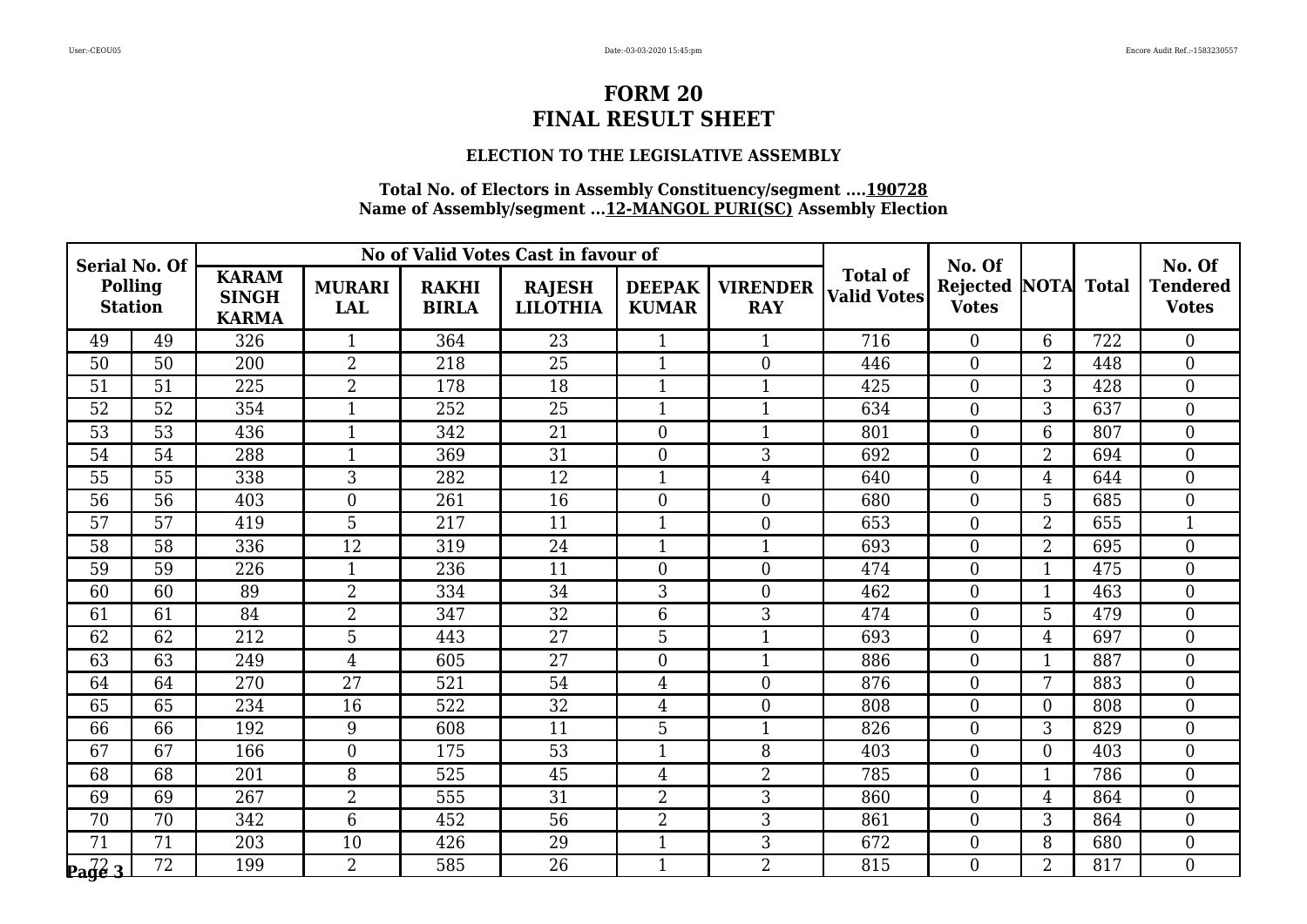### **ELECTION TO THE LEGISLATIVE ASSEMBLY**

| <b>Serial No. Of</b>                                  |                 |                                              |                             |                              | No of Valid Votes Cast in favour of |                               |                               |                                       | No. Of                          |                  |              | No. Of                          |
|-------------------------------------------------------|-----------------|----------------------------------------------|-----------------------------|------------------------------|-------------------------------------|-------------------------------|-------------------------------|---------------------------------------|---------------------------------|------------------|--------------|---------------------------------|
| <b>Polling</b><br><b>Station</b>                      |                 | <b>KARAM</b><br><b>SINGH</b><br><b>KARMA</b> | <b>MURARI</b><br><b>LAL</b> | <b>RAKHI</b><br><b>BIRLA</b> | <b>RAJESH</b><br><b>LILOTHIA</b>    | <b>DEEPAK</b><br><b>KUMAR</b> | <b>VIRENDER</b><br><b>RAY</b> | <b>Total of</b><br><b>Valid Votes</b> | <b>Rejected</b><br><b>Votes</b> | <b>NOTA</b>      | <b>Total</b> | <b>Tendered</b><br><b>Votes</b> |
| 73                                                    | 73              | 232                                          | $\overline{4}$              | 484                          | 45                                  | $\overline{2}$                | $\overline{2}$                | 769                                   | $\Omega$                        | 6                | 775          | $\theta$                        |
| 74                                                    | 74              | 220                                          | 15                          | 561                          | 22                                  | $\overline{2}$                | $\mathbf{1}$                  | 821                                   | $\mathbf{0}$                    | $\overline{0}$   | 821          | $\boldsymbol{0}$                |
| $\overline{75}$                                       | 75              | 151                                          | $\mathbf{1}$                | 450                          | 26                                  | $\mathbf{1}$                  | $\boldsymbol{0}$              | 629                                   | $\boldsymbol{0}$                | $\overline{2}$   | 631          | $\boldsymbol{0}$                |
| 76                                                    | 76              | 120                                          | 6                           | 412                          | 53                                  | $\overline{2}$                | $\mathbf{1}$                  | 594                                   | $\theta$                        | $\overline{2}$   | 596          | $\boldsymbol{0}$                |
| 77                                                    | 77              | 172                                          | 12                          | 507                          | $\overline{33}$                     | $\overline{2}$                | $\mathbf{1}$                  | 727                                   | $\overline{0}$                  | 7                | 734          | $\overline{0}$                  |
| $\overline{78}$                                       | 78              | 242                                          | 7                           | 591                          | $\overline{37}$                     | 3                             | $\overline{4}$                | 884                                   | $\overline{0}$                  | 3                | 887          | $\overline{0}$                  |
| 79                                                    | 79              | 172                                          | 64                          | 510                          | 15                                  | 3                             | $\mathfrak{Z}$                | 767                                   | $\theta$                        | 7                | 774          | $\boldsymbol{0}$                |
| 80                                                    | 80              | 174                                          | 12                          | 458                          | 27                                  | $\overline{2}$                | $\mathbf{1}$                  | 674                                   | $\overline{0}$                  | 7                | 681          | $\boldsymbol{0}$                |
| 81                                                    | 81              | 151                                          | 10                          | 609                          | 26                                  | $\overline{1}$                | $\mathbf{1}$                  | 798                                   | $\mathbf{0}$                    | 3                | 801          | $\boldsymbol{0}$                |
| 82                                                    | 82              | 293                                          | 15                          | 468                          | 26                                  | $\overline{2}$                | $\overline{2}$                | 806                                   | $\theta$                        | 4                | 810          | $\overline{0}$                  |
| 83                                                    | 83              | 198                                          | 4                           | 377                          | 34                                  | $\overline{2}$                | $\mathbf{1}$                  | 616                                   | $\theta$                        | 1                | 617          | $\overline{0}$                  |
| 84                                                    | 84              | 136                                          | 3                           | 353                          | 10                                  | 4                             | $\mathbf{1}$                  | 507                                   | $\overline{0}$                  | $\boldsymbol{0}$ | 507          | $\boldsymbol{0}$                |
| 85                                                    | 85              | 180                                          | 5                           | 378                          | 15                                  | 3                             | $\overline{2}$                | 583                                   | $\overline{0}$                  | 5                | 588          | $\boldsymbol{0}$                |
| 86                                                    | 86              | 207                                          | 3                           | 387                          | 25                                  | $\overline{2}$                | $\overline{4}$                | 628                                   | $\overline{0}$                  | 5                | 633          | $\boldsymbol{0}$                |
| 87                                                    | 87              | 206                                          | 12                          | 494                          | 43                                  | 5                             | 5                             | 765                                   | $\overline{0}$                  | 5                | 770          | $\overline{0}$                  |
| 88                                                    | 88              | 125                                          | 16                          | 390                          | 27                                  | $\overline{2}$                | $\mathbf{0}$                  | 560                                   | $\overline{0}$                  | $\overline{2}$   | 562          | $\boldsymbol{0}$                |
| 89                                                    | 89              | 48                                           | 10                          | 419                          | 18                                  | $\overline{2}$                | $\mathbf{1}$                  | 498                                   | $\theta$                        | 1                | 499          | $\boldsymbol{0}$                |
| 90                                                    | 90              | 175                                          | $\overline{2}$              | 636                          | 30                                  | $\overline{4}$                | $\overline{12}$               | 859                                   | $\theta$                        | 10               | 869          | $\overline{0}$                  |
| 91                                                    | 91              | 196                                          | 6                           | 552                          | 27                                  | $\overline{2}$                | 3                             | 786                                   | $\theta$                        | $\overline{4}$   | 790          | $\boldsymbol{0}$                |
| 92                                                    | 92              | 169                                          | 11                          | 629                          | 29                                  | 8                             | $\overline{4}$                | 850                                   | $\overline{0}$                  | $\mathbf{1}$     | 851          | $\boldsymbol{0}$                |
| 93                                                    | 93              | 168                                          | 11                          | 589                          | 28                                  | 3                             | $\overline{2}$                | 801                                   | $\theta$                        | $\overline{2}$   | 803          | $\overline{0}$                  |
| 94                                                    | 94              | 285                                          | 15                          | 501                          | 50                                  | 4                             | $\overline{2}$                | 857                                   | $\theta$                        | $\overline{4}$   | 861          | $\boldsymbol{0}$                |
| $\overline{95}$                                       | 95              | 188                                          | 6                           | 568                          | 34                                  | $\overline{4}$                | $\boldsymbol{0}$              | 800                                   | $\mathbf{0}$                    | 3                | 803          | $\overline{0}$                  |
| $\mathbf{p}_{\mathbf{a}}\mathbf{g}\mathbf{\hat{e}}$ 4 | $\overline{96}$ | 159                                          | $\overline{2}$              | 527                          | 21                                  | 3                             | $\overline{4}$                | 716                                   | $\Omega$                        | 6                | 722          | $\overline{0}$                  |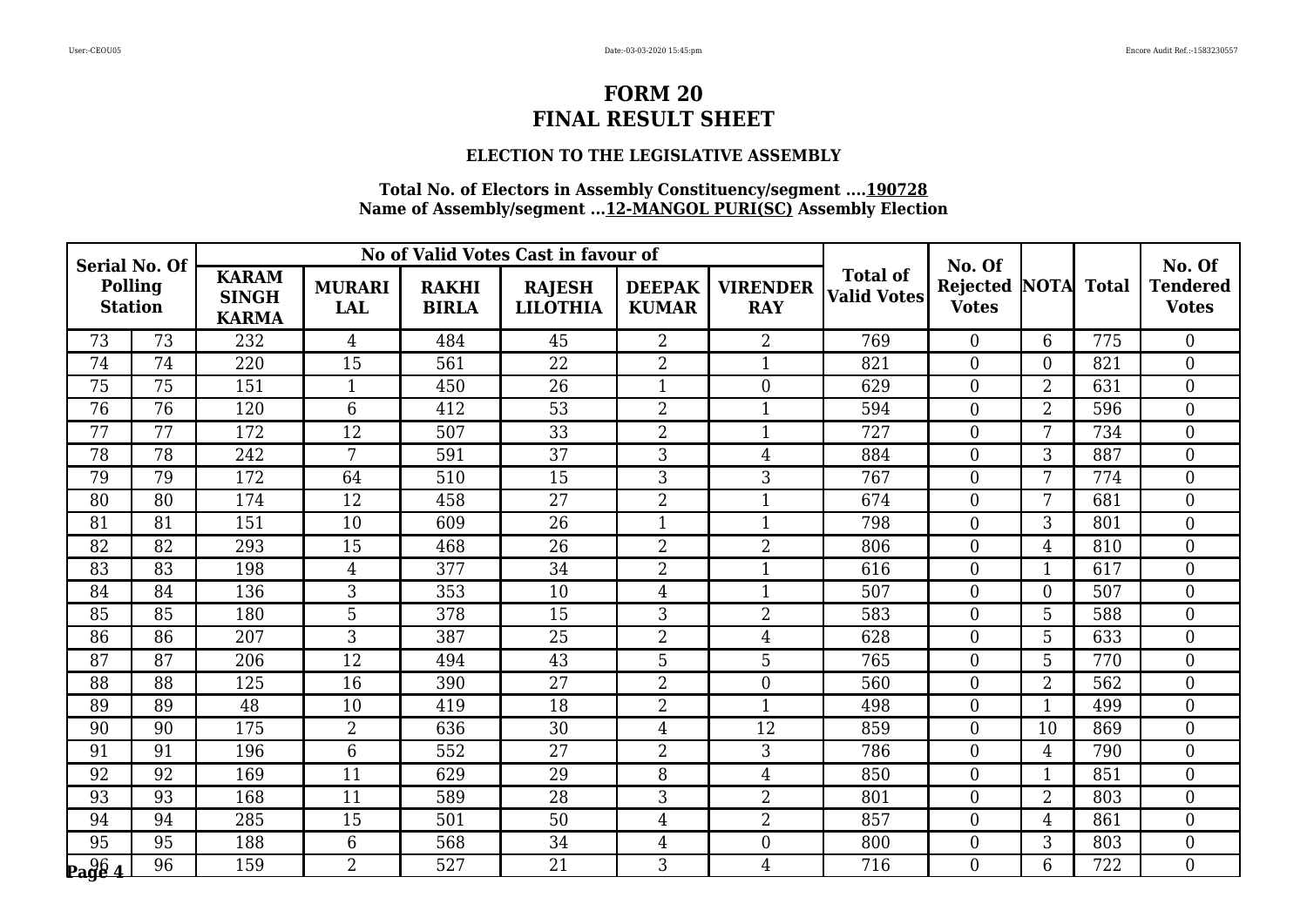### **ELECTION TO THE LEGISLATIVE ASSEMBLY**

| <b>Serial No. Of</b>      |     |                                              |                             |                              | No of Valid Votes Cast in favour of |                               |                               |                                       | No. Of                          |                |              | No. Of                          |
|---------------------------|-----|----------------------------------------------|-----------------------------|------------------------------|-------------------------------------|-------------------------------|-------------------------------|---------------------------------------|---------------------------------|----------------|--------------|---------------------------------|
| Polling<br><b>Station</b> |     | <b>KARAM</b><br><b>SINGH</b><br><b>KARMA</b> | <b>MURARI</b><br><b>LAL</b> | <b>RAKHI</b><br><b>BIRLA</b> | <b>RAJESH</b><br><b>LILOTHIA</b>    | <b>DEEPAK</b><br><b>KUMAR</b> | <b>VIRENDER</b><br><b>RAY</b> | <b>Total of</b><br><b>Valid Votes</b> | <b>Rejected</b><br><b>Votes</b> | <b>NOTA</b>    | <b>Total</b> | <b>Tendered</b><br><b>Votes</b> |
| 97                        | 97  | 119                                          | 6                           | 302                          | 17                                  | 1                             | $\overline{2}$                | 447                                   | $\theta$                        | 2              | 449          | $\Omega$                        |
| 98                        | 98  | 101                                          | 5                           | 354                          | 26                                  | 1                             | 5                             | 492                                   | $\mathbf{0}$                    | 1              | 493          | $\boldsymbol{0}$                |
| 99                        | 99  | 198                                          | 6                           | 552                          | 21                                  | $\overline{2}$                | $\overline{5}$                | 784                                   | $\boldsymbol{0}$                | $\overline{2}$ | 786          | $\overline{0}$                  |
| 100                       | 100 | 288                                          | $\overline{2}$              | 551                          | 33                                  | $\overline{2}$                | $\mathbf{1}$                  | 877                                   | $\overline{0}$                  | 11             | 888          | $\boldsymbol{0}$                |
| 101                       | 101 | $\overline{216}$                             | $\overline{4}$              | 524                          | $\overline{51}$                     | 3                             | $\boldsymbol{0}$              | 798                                   | $\overline{0}$                  | 3              | 801          | $\overline{0}$                  |
| 102                       | 102 | 290                                          | $\overline{4}$              | 518                          | 34                                  | $\overline{2}$                | $\overline{2}$                | 850                                   | $\mathbf{0}$                    | 3              | 853          | $\mathbf{0}$                    |
| 103                       | 103 | 255                                          | 3                           | 445                          | 23                                  | $\mathbf{1}$                  | $\overline{0}$                | 727                                   | $\theta$                        | $\mathbf{1}$   | 728          | $\overline{0}$                  |
| 104                       | 104 | 282                                          | 8                           | 419                          | 29                                  | 1                             | $\overline{0}$                | 739                                   | $\mathbf{0}$                    | $\overline{2}$ | 741          | $\overline{0}$                  |
| 105                       | 105 | 265                                          | 10                          | 487                          | 18                                  | $\overline{2}$                | 3                             | 785                                   | $\mathbf{0}$                    | 3              | 788          | $\boldsymbol{0}$                |
| 106                       | 106 | 159                                          | $\overline{2}$              | 521                          | 14                                  | $\mathbf{1}$                  | $\overline{5}$                | 702                                   | $\theta$                        | 6              | 708          | $\overline{0}$                  |
| 107                       | 107 | 154                                          | 9                           | 447                          | 11                                  | $\theta$                      | 3                             | 624                                   | $\overline{0}$                  | $\mathbf{1}$   | 625          | $\overline{0}$                  |
| 108                       | 108 | 213                                          | 5                           | 512                          | 15                                  | $\overline{0}$                | $\mathbf{1}$                  | 746                                   | $\mathbf{0}$                    | 3              | 749          | $\boldsymbol{0}$                |
| 109                       | 109 | 167                                          | 8                           | 360                          | 20                                  | $\overline{0}$                | $\overline{0}$                | 555                                   | $\boldsymbol{0}$                | $\overline{2}$ | 557          | $\boldsymbol{0}$                |
| 110                       | 110 | 208                                          | 7                           | 612                          | 34                                  | $\overline{2}$                | $\mathbf{1}$                  | 864                                   | $\overline{0}$                  | 5              | 869          | $\overline{0}$                  |
| 111                       | 111 | 209                                          | 12                          | 636                          | 29                                  | 3                             | 7                             | 896                                   | $\overline{0}$                  | $\overline{1}$ | 897          | $\overline{0}$                  |
| 112                       | 112 | 243                                          | 22                          | 530                          | 19                                  | $\overline{4}$                | 5                             | 823                                   | $\overline{0}$                  | 3              | 826          | $\boldsymbol{0}$                |
| 113                       | 113 | 253                                          | 5                           | 589                          | 20                                  | 2                             | 29                            | 898                                   | $\mathbf{0}$                    | $\overline{4}$ | 902          | $\boldsymbol{0}$                |
| 114                       | 114 | 221                                          | $\overline{18}$             | 601                          | 19                                  | 1                             | 10                            | 870                                   | $\overline{0}$                  | $\overline{2}$ | 872          | $\overline{0}$                  |
| 115                       | 115 | 134                                          | 13                          | 752                          | 18                                  | $\overline{2}$                | $\mathbf{1}$                  | 920                                   | $\overline{0}$                  | 3              | 923          | $\overline{0}$                  |
| 116                       | 116 | 134                                          | 8                           | 394                          | 27                                  | 1                             | $\overline{2}$                | 566                                   | $\overline{0}$                  | 5              | 571          | $\boldsymbol{0}$                |
| 117                       | 117 | 109                                          | 8                           | 328                          | 21                                  | $\theta$                      | 5                             | 471                                   | $\overline{0}$                  | 4              | 475          | $\overline{0}$                  |
| 118                       | 118 | 103                                          | 11                          | 421                          | 16                                  | 4                             | 3                             | 558                                   | $\boldsymbol{0}$                | $\overline{0}$ | 558          | $\boldsymbol{0}$                |
| 119                       | 119 | 224                                          | 13                          | 329                          | 13                                  | $\overline{2}$                | $\overline{2}$                | 583                                   | $\mathbf{0}$                    | 3              | 586          | $\boldsymbol{0}$                |
| $\mathbf{p_1}^{120}$ 5    | 120 | 334                                          | 13                          | 520                          | 22                                  | 5                             | 7                             | 901                                   | $\theta$                        | 2              | 903          | $\overline{0}$                  |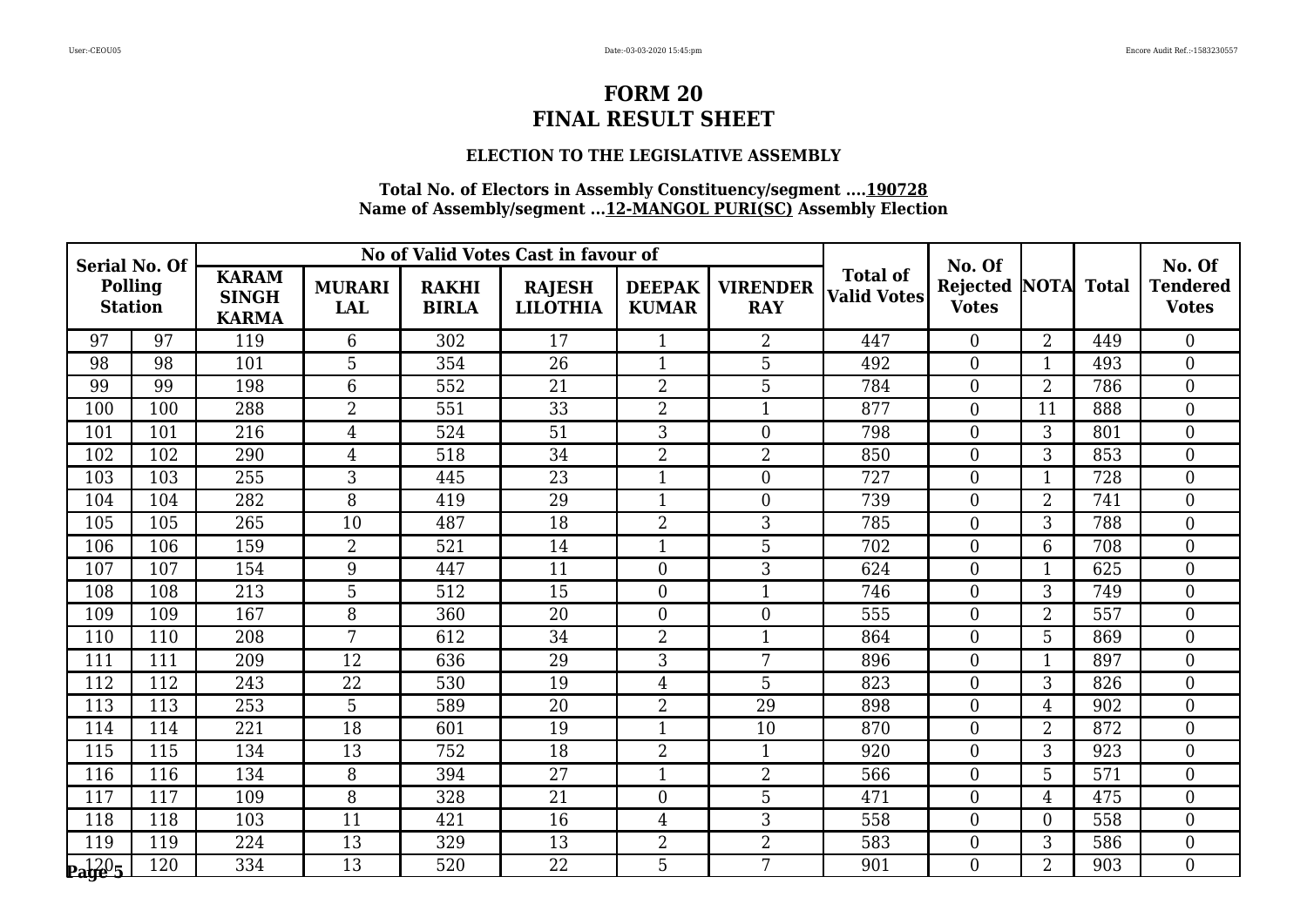### **ELECTION TO THE LEGISLATIVE ASSEMBLY**

| <b>Serial No. Of</b>      |                  |                                              |                             |                              | No of Valid Votes Cast in favour of |                               |                               |                                       | No. Of                          |                |              | No. Of                          |
|---------------------------|------------------|----------------------------------------------|-----------------------------|------------------------------|-------------------------------------|-------------------------------|-------------------------------|---------------------------------------|---------------------------------|----------------|--------------|---------------------------------|
| Polling<br><b>Station</b> |                  | <b>KARAM</b><br><b>SINGH</b><br><b>KARMA</b> | <b>MURARI</b><br><b>LAL</b> | <b>RAKHI</b><br><b>BIRLA</b> | <b>RAJESH</b><br><b>LILOTHIA</b>    | <b>DEEPAK</b><br><b>KUMAR</b> | <b>VIRENDER</b><br><b>RAY</b> | <b>Total of</b><br><b>Valid Votes</b> | <b>Rejected</b><br><b>Votes</b> | <b>NOTA</b>    | <b>Total</b> | <b>Tendered</b><br><b>Votes</b> |
| 121                       | 121              | 268                                          | 6                           | 481                          | 24                                  | 3                             | 6                             | 788                                   | $\theta$                        | $\overline{4}$ | 792          | $\Omega$                        |
| 122                       | 122              | 237                                          | 3                           | 295                          | 9                                   | 1                             | 8                             | 553                                   | $\boldsymbol{0}$                | 6              | 559          | $\boldsymbol{0}$                |
| 123                       | 123              | 198                                          | 6                           | 407                          | $6\phantom{1}$                      | $\mathbf{1}$                  | $\overline{2}$                | 620                                   | $\boldsymbol{0}$                | $\overline{2}$ | 622          | $\overline{0}$                  |
| 124                       | 124              | 191                                          | 6                           | 324                          | 8                                   | $\overline{2}$                | 4                             | 535                                   | $\overline{0}$                  | $\overline{2}$ | 537          | $\boldsymbol{0}$                |
| 125                       | $\overline{125}$ | 165                                          | 9                           | 372                          | $\overline{13}$                     |                               | $\overline{3}$                | 563                                   | $\overline{0}$                  | $\overline{2}$ | 565          | $\overline{0}$                  |
| 126                       | 126              | 395                                          | 3                           | 459                          | 26                                  | 5                             | 7                             | 895                                   | $\mathbf{0}$                    | 6              | 901          | $\mathbf{0}$                    |
| 127                       | 127              | 257                                          | $\overline{4}$              | 308                          | 14                                  | 1                             | 10                            | 594                                   | $\theta$                        | 7              | 601          | $\overline{0}$                  |
| 128                       | 128              | 276                                          | 8                           | 253                          | 27                                  | $\overline{2}$                | 3                             | 569                                   | $\theta$                        | 4              | 573          | $\boldsymbol{0}$                |
| 129                       | 129              | 267                                          | 7                           | 368                          | 15                                  | $\overline{4}$                | 5                             | 666                                   | $\mathbf{0}$                    | 6              | 672          | $\boldsymbol{0}$                |
| 130                       | 130              | 181                                          | $\overline{4}$              | 350                          | 9                                   | $\mathbf{1}$                  | $\overline{2}$                | 547                                   | $\theta$                        | $\mathbf{1}$   | 548          | $\overline{0}$                  |
| 131                       | 131              | 357                                          | 6                           | 475                          | 30                                  | 1                             | 4                             | 873                                   | $\overline{0}$                  | 3              | 876          | $\overline{0}$                  |
| 132                       | 132              | 291                                          | 9                           | 548                          | 68                                  | 5                             | 6                             | 927                                   | $\mathbf{0}$                    | $\overline{2}$ | 929          | $\boldsymbol{0}$                |
| 133                       | 133              | 181                                          | 6                           | 360                          | 20                                  | $\mathbf{1}$                  | 3                             | 571                                   | $\boldsymbol{0}$                | 5              | 576          | $\overline{0}$                  |
| 134                       | 134              | 268                                          | 5                           | 430                          | 23                                  | $\overline{2}$                | $\overline{4}$                | 732                                   | $\overline{0}$                  | 7              | 739          | $\overline{0}$                  |
| 135                       | 135              | 102                                          | $\overline{2}$              | 291                          | 23                                  | $\overline{4}$                | $\boldsymbol{0}$              | 422                                   | $\overline{0}$                  | $\mathbf{1}$   | 423          | $\overline{0}$                  |
| 136                       | 136              | 278                                          | 1                           | 472                          | 42                                  | $\Omega$                      | $\overline{2}$                | 795                                   | $\overline{0}$                  | 6              | 801          | $\boldsymbol{0}$                |
| 137                       | 137              | 309                                          | 6                           | 474                          | 30                                  | $\mathbf{1}$                  | $6\phantom{.}6$               | 826                                   | $\mathbf{0}$                    | $\overline{2}$ | 828          | $\boldsymbol{0}$                |
| 138                       | 138              | 279                                          | 11                          | 611                          | 28                                  | 3                             | 11                            | 943                                   | $\overline{0}$                  | 5              | 948          | $\overline{0}$                  |
| 139                       | 139              | 220                                          | 8                           | 469                          | 23                                  | 1                             | 9                             | 730                                   | $\overline{0}$                  | 7              | 737          | $\overline{0}$                  |
| 140                       | 140              | 241                                          | 5                           | 538                          | 29                                  | 5                             | 4                             | 822                                   | $\mathbf{0}$                    | 4              | 826          | $\boldsymbol{0}$                |
| 141                       | 141              | 157                                          | 9                           | 377                          | 22                                  | 3                             | $\overline{2}$                | 570                                   | $\overline{0}$                  | $\overline{0}$ | 570          | $\theta$                        |
| 142                       | 142              | 206                                          | 2                           | 268                          | 9                                   | 3                             | 18                            | 506                                   | $\boldsymbol{0}$                | $\overline{0}$ | 506          | $\boldsymbol{0}$                |
| 143                       | 143              | 294                                          | 36                          | 517                          | 38                                  | 8                             | 16                            | 909                                   | $\mathbf{0}$                    | 7              | 916          | $\boldsymbol{0}$                |
| $\mathbf{p_1}^{144}_{96}$ | 144              | 271                                          | $\overline{0}$              | 380                          | 38                                  | 3                             | 21                            | 713                                   | $\Omega$                        | $\overline{4}$ | 717          | $\overline{0}$                  |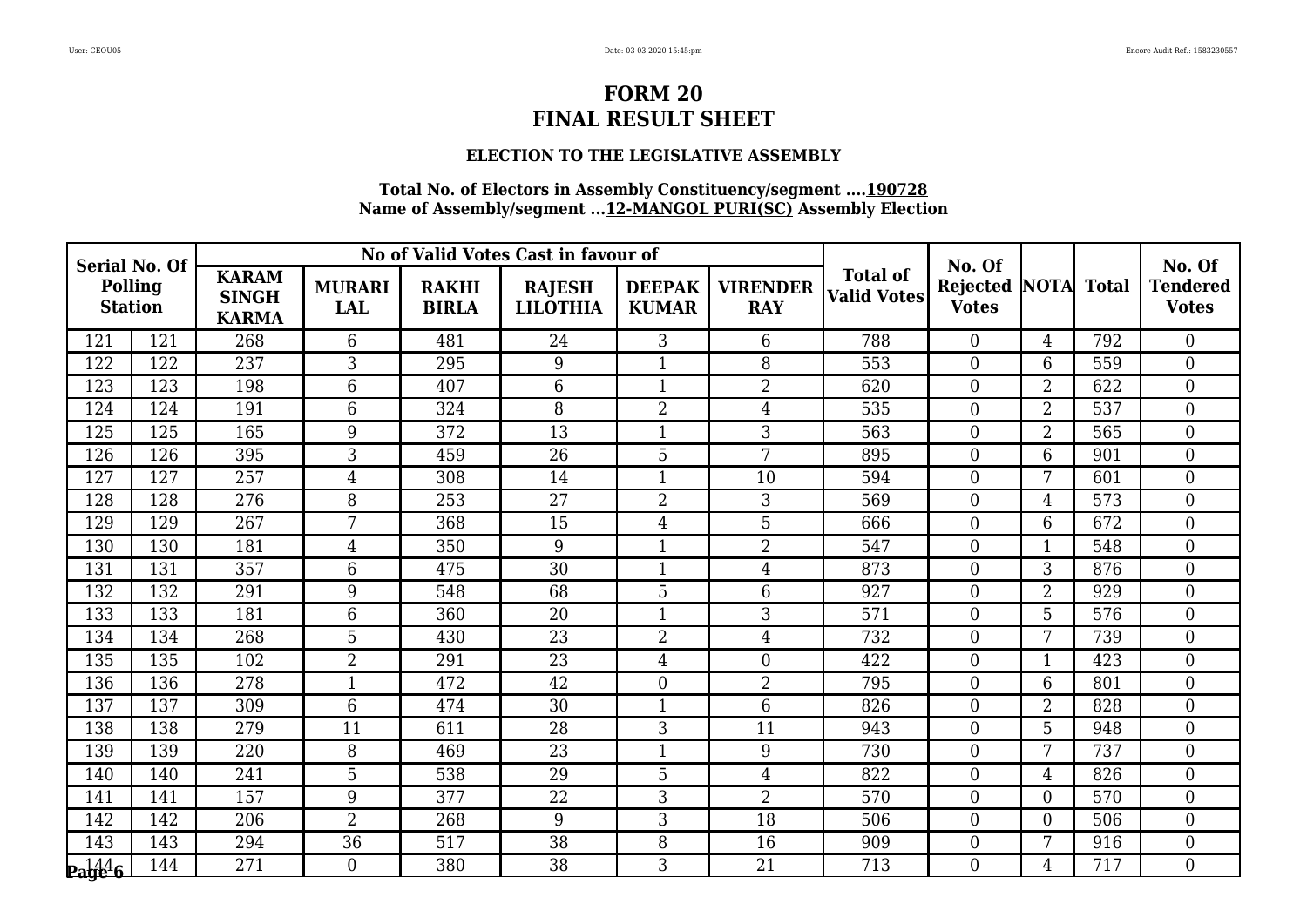### **ELECTION TO THE LEGISLATIVE ASSEMBLY**

| <b>Serial No. Of</b>                            |     |                                              |                             |                              | No of Valid Votes Cast in favour of |                               |                               |                                       | No. Of                          |                |              | No. Of                          |
|-------------------------------------------------|-----|----------------------------------------------|-----------------------------|------------------------------|-------------------------------------|-------------------------------|-------------------------------|---------------------------------------|---------------------------------|----------------|--------------|---------------------------------|
| <b>Polling</b><br><b>Station</b>                |     | <b>KARAM</b><br><b>SINGH</b><br><b>KARMA</b> | <b>MURARI</b><br><b>LAL</b> | <b>RAKHI</b><br><b>BIRLA</b> | <b>RAJESH</b><br><b>LILOTHIA</b>    | <b>DEEPAK</b><br><b>KUMAR</b> | <b>VIRENDER</b><br><b>RAY</b> | <b>Total of</b><br><b>Valid Votes</b> | <b>Rejected</b><br><b>Votes</b> | <b>NOTA</b>    | <b>Total</b> | <b>Tendered</b><br><b>Votes</b> |
| 145                                             | 145 | 320                                          | 26                          | 537                          | 25                                  | 3                             | 10                            | 921                                   | $\theta$                        | 6              | 927          | $\overline{0}$                  |
| 146                                             | 146 | 280                                          | 69                          | 379                          | 31                                  | 6                             | $6\phantom{1}6$               | 771                                   | $\boldsymbol{0}$                | 7              | 778          | $\boldsymbol{0}$                |
| 147                                             | 147 | 150                                          | 18                          | 312                          | $\overline{7}$                      | 4                             | $\overline{3}$                | 494                                   | $\boldsymbol{0}$                | 7              | 501          | $\boldsymbol{0}$                |
| 148                                             | 148 | 224                                          | 80                          | 364                          | 18                                  | $\mathbf{1}$                  | 3                             | 690                                   | $\overline{0}$                  | 3              | 693          | $\boldsymbol{0}$                |
| 149                                             | 149 | 281                                          | 121                         | 194                          | 11                                  | $\mathbf 1$                   | $\overline{2}$                | 610                                   | $\overline{0}$                  | 6              | 616          | $\overline{0}$                  |
| 150                                             | 150 | 295                                          | 127                         | 321                          | 23                                  | $\overline{0}$                | 3                             | 769                                   | $\boldsymbol{0}$                | 6              | 775          | $\overline{0}$                  |
| 151                                             | 151 | 223                                          | 106                         | 314                          | 18                                  | 3                             | $\overline{2}$                | 666                                   | $\overline{0}$                  | $\overline{2}$ | 668          | $\boldsymbol{0}$                |
| 152                                             | 152 | 235                                          | 163                         | 313                          | 11                                  | 3                             | $\mathbf{1}$                  | 726                                   | $\boldsymbol{0}$                | 4              | 730          | $\boldsymbol{0}$                |
| 153                                             | 153 | 217                                          | 185                         | 312                          | 12                                  | $\mathbf{1}$                  | 3                             | 730                                   | $\boldsymbol{0}$                | 5              | 735          | $\boldsymbol{0}$                |
| 154                                             | 154 | 161                                          | 162                         | 456                          | 13                                  | 3                             | 9                             | 804                                   | $\theta$                        | $\overline{2}$ | 806          | $\boldsymbol{0}$                |
| 155                                             | 155 | 249                                          | 138                         | 402                          | 20                                  | 2                             | 8                             | 819                                   | $\overline{0}$                  | $\overline{4}$ | 823          | $\overline{0}$                  |
| 156                                             | 156 | 301                                          | 28                          | 530                          | 30                                  | 2                             | 13                            | 904                                   | $\boldsymbol{0}$                | $\overline{4}$ | 908          | $\boldsymbol{0}$                |
| 157                                             | 157 | 163                                          | 21                          | 312                          | 10                                  | $\overline{0}$                | 54                            | 560                                   | $\overline{0}$                  | $\overline{2}$ | 562          | $\boldsymbol{0}$                |
| 158                                             | 158 | 103                                          | 19                          | 405                          | 11                                  | $\mathbf{1}$                  | 44                            | 583                                   | $\overline{0}$                  | 1              | 584          | $\overline{0}$                  |
| 159                                             | 159 | 261                                          | 16                          | 564                          | 24                                  | 2                             | 26                            | 893                                   | $\overline{0}$                  | 4              | 897          | $\overline{0}$                  |
| 160                                             | 160 | 182                                          | 42                          | 559                          | 18                                  | 1                             | 39                            | 841                                   | $\overline{0}$                  | 4              | 845          | $\boldsymbol{0}$                |
| 161                                             | 161 | 198                                          | 20                          | 606                          | 18                                  | $\overline{2}$                | 80                            | 924                                   | $\overline{0}$                  | 5              | 929          | $\boldsymbol{0}$                |
| 162                                             | 162 | 141                                          | 5                           | 306                          | 5                                   | 5                             | 41                            | 503                                   | $\overline{0}$                  | $\overline{1}$ | 504          | $\overline{0}$                  |
| 163                                             | 163 | 129                                          | 15                          | 350                          | 12                                  | 1                             | 10                            | 517                                   | $\theta$                        | 3              | 520          | $\boldsymbol{0}$                |
| 164                                             | 164 | 177                                          | 37                          | 435                          | 20                                  | 1                             | 14                            | 684                                   | $\boldsymbol{0}$                | $\overline{2}$ | 686          | $\boldsymbol{0}$                |
| 165                                             | 165 | 186                                          | 17                          | 338                          | 23                                  | $\overline{2}$                | $6\phantom{1}$                | 572                                   | $\theta$                        | $\overline{4}$ | 576          | $\overline{0}$                  |
| 166                                             | 166 | 259                                          | 9                           | 474                          | 20                                  | $\overline{0}$                | 15                            | 777                                   | $\boldsymbol{0}$                | 4              | 781          | $\boldsymbol{0}$                |
| 167                                             | 167 | 241                                          | 3                           | 310                          | 18                                  | $\mathbf{1}$                  | 15                            | 588                                   | $\boldsymbol{0}$                | $\overline{2}$ | 590          | $\overline{0}$                  |
| $\mathbf{p}_{\mathbf{a}\mathbf{y}\mathbf{e}^3}$ | 168 | 168                                          | $\overline{4}$              | 362                          | $\overline{4}$                      | $\mathbf{1}$                  | 21                            | 560                                   | $\Omega$                        | 3              | 563          | $\overline{0}$                  |